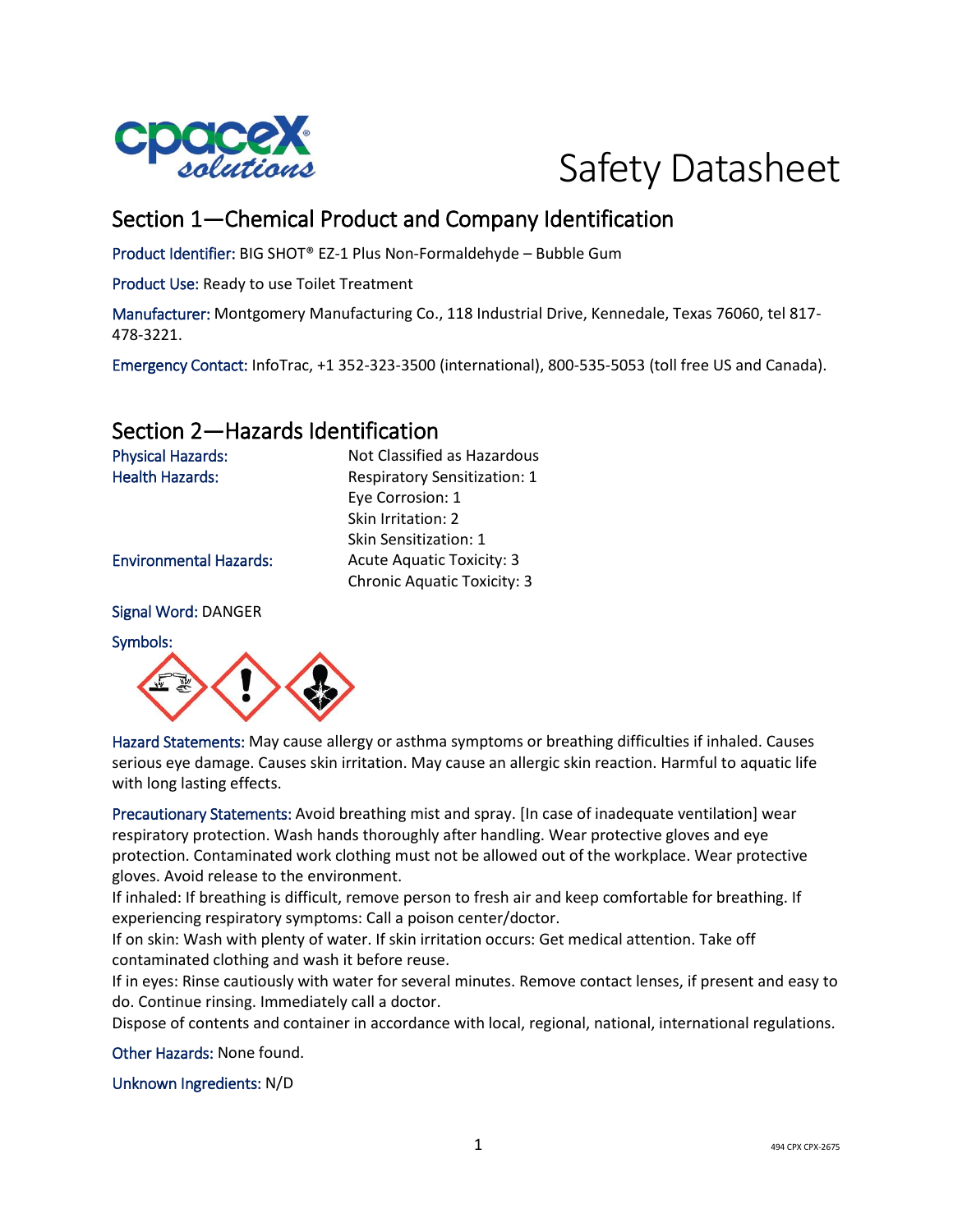## Section 3—Information on Ingredients

| <b>Ingredient Name</b>                                       | Ingredient | Ingredient CAS |
|--------------------------------------------------------------|------------|----------------|
|                                                              | Percentage | No             |
| The exact chemical identities and percentages of composition |            |                |
| have been withheld as a trade secret.                        |            |                |

## Section 4—First Aid Measures

Skin contact: If on skin or hair: Wash with plenty of water. If skin irritation occurs: Get medical attention. Take off contaminated clothing and wash it before reuse.

Eye contact: If in eyes: Rinse cautiously with water for several minutes. Remove contact lenses, if present and easy to do. Continue rinsing. Immediately call a doctor.

Ingestion: If swallowed: No need for first aid is anticipated if material is swallowed. If irritation occurs, seek medical attention.

Inhalation: If inhaled: If breathing is difficult, remove person to fresh air and keep comfortable for breathing. If experiencing respiratory symptoms: Call a poison center/doctor.

Most important symptoms/effects, acute and delayed: N/D

Indication of immediate medical attention/special treatment: N/D

### Section 5—Fire-Fighting Measures

Suitable extinguishing media: Water, fog, foam, dry chemical, CO₂

Specific hazard arising from chemicals: None known

Special equipment and precautions: Self-contained or air supplied breathing apparatus and protective gear. Cool nearby drums with water to prevent pressure build-up.

### Section 6—Accidental Release Measures

Personal precaution, protective equipment, emergency procedures: Avoid contact with skin and eyes. Do not ingest. Do not inhale. Wear Personal Protective Equipment (refer to section 8).

Methods and material for containment and clean up: Avoid release to the environment. Stop discharge and contain material. Substantial quantities may be recovered with a vacuum pump. Use explosion proof equipment if flammable or combustible. Otherwise, use appropriate absorbent. Place contaminated material in container suitable for disposal. Use appropriate protective equipment. Be sure there is adequate ventilation. Do not flush to streams or other bodies of water. Contact appropriate environmental agencies if further guidance is required.

# Section 7—Handling and Storage

Precautions for safe handling: Wash thoroughly after handling, especially before eating, drinking, smoking or using restroom facilities. Wash goggles and gloves. Launder contaminated clothing. Do not swallow. Do not get in eyes. Do not inhale mists or vapors.

Cautions for safe storage: Store locked up.

Incompatibilities: Strong oxidizing and reducing agents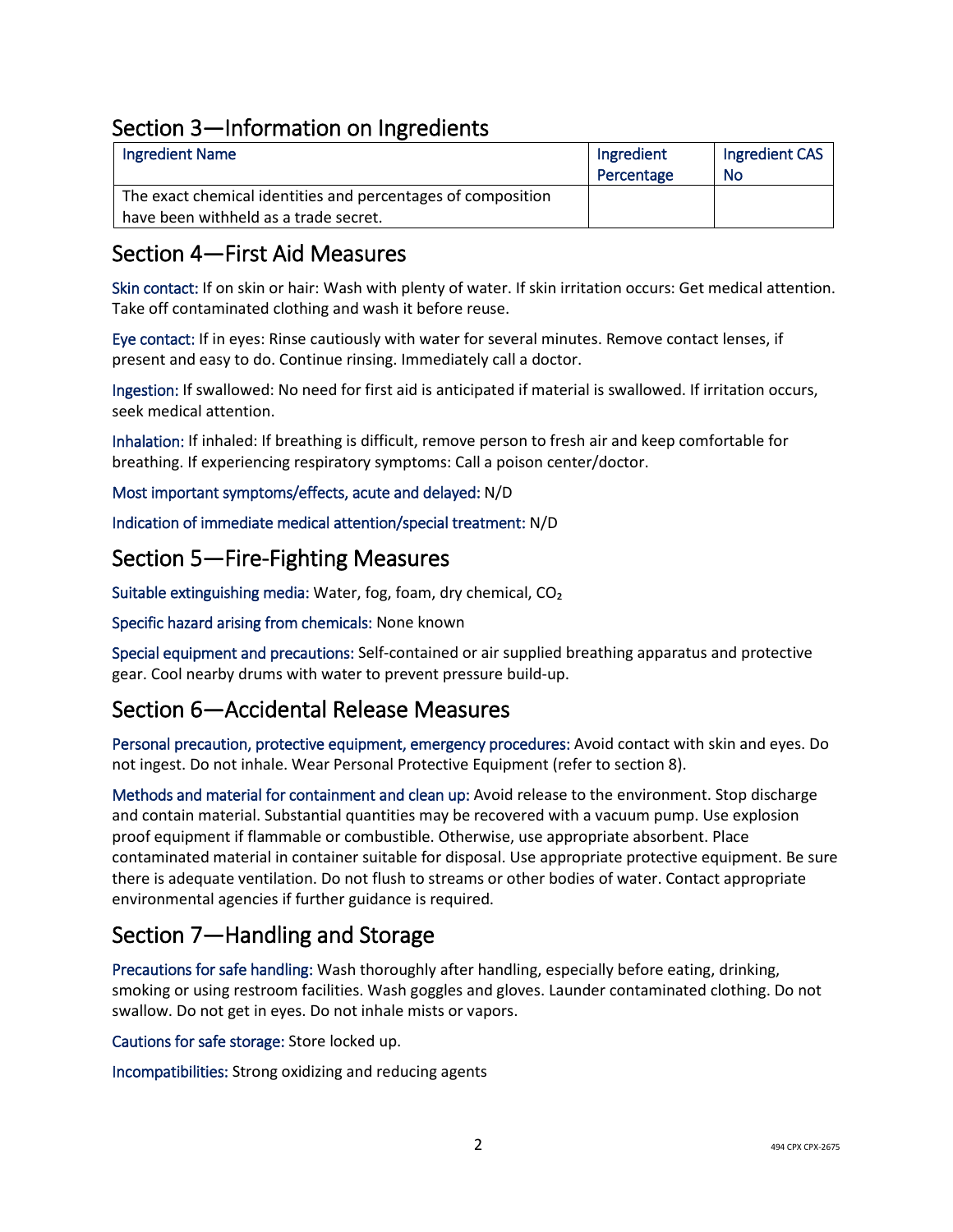# Section 8—Exposure controls/personal protection

### Exposure Limits: N/D

Specific Engineering: Not established.

Individual protective equipment and measures: Eye Protection: Prevent eye contact. Wear chemical splash goggles or similar eye protection if the potential exists for eye contact. Skin Protection: Avoid skin contact. Wear rubber or impervious plastic gloves to prevent contact. Launder contaminated clothing before re-use. Respiratory Protection: If vapor concentration exceeds TLV, use NIOSH-approved respirator with organic vapor cartridges. General Hygiene: Wash hands after handling. Other Protective Clothing or Equipment: Safety shower and eyewash fountain

### Section 9—Physical and Chemical Properties

| Physical State: Liquid                            | Flammability (solid, gas): Not Flammable |
|---------------------------------------------------|------------------------------------------|
| Color: Blue                                       | Vapor Pressure (mmHg): N/D               |
| Odor: Characteristic fragrance                    | Vapor Density (air= 1): N/D              |
| Odor Threshold: N/D                               | Relative Density: 1.04                   |
| pH: N/D                                           | Solubilities: In water: complete         |
| Melting point/freezing Point: N/D                 | Partition Coefficient: N/D               |
| Initial Boiling Point and Boiling Range: 205 °F   | Auto-Ignition Temperature: N/D           |
| Flash Point: 204 °F                               | Decomposition Temperature: N/D           |
| <b>Evaporation Rate: N/D</b>                      | Viscosity: N/D                           |
| Upper/Lower Flammability or Explosive limits: N/D |                                          |

### Section 10—Stability and Reactivity:

| <b>Chemical Stability: Stable</b>            | Condition to Avoid: High heat, flames and sparks.   |
|----------------------------------------------|-----------------------------------------------------|
| Reactivity: No specific reactivity test data | <b>Possibility of Hazardous Reaction: Hazardous</b> |
| available for this mixture.                  | Polymerization: will not occur.                     |
| Incompatible Materials: Strong oxidizing and | <b>Hazardous Decomposition Products:</b>            |
| reducing agents                              | Carbon monoxide, carbon dioxide, and possibly       |
|                                              | other combustion product.                           |

## Section 11—Toxicological information:

Information on the likely routes of exposure: Skin contact, eye contact, inhalation, ingestion.

| <b>Chemical Name</b>                          | Oral LD50              | <b>Dermal LD50</b> | <b>Inhalation LD50</b> |
|-----------------------------------------------|------------------------|--------------------|------------------------|
| Ingredient 1                                  | $>900$ mg/kg           | N/D                | N/D                    |
| Ingredient 2                                  | $600 \,\mathrm{mg/kg}$ | N/D                | N/D                    |
| Ingredient 3                                  | 1,300 mg/kg            | N/D                | N/D                    |
| Product as a Whole                            | 4,283 mg/kg            | N/D                | N/D                    |
| The exact chemical identities and percentages |                        |                    |                        |
| of composition have been withheld as a trade  |                        |                    |                        |
| secret.                                       |                        |                    |                        |

Important symptoms: Refer to Section 4—First Aid Measures.

Effects of Acute Exposure: Eyes: May cause severe eye irritation. Skin: May cause irritation with prolonged or repeated contact. Inhalation: May irritate or damage mucous membranes of respiratory or digestive tract.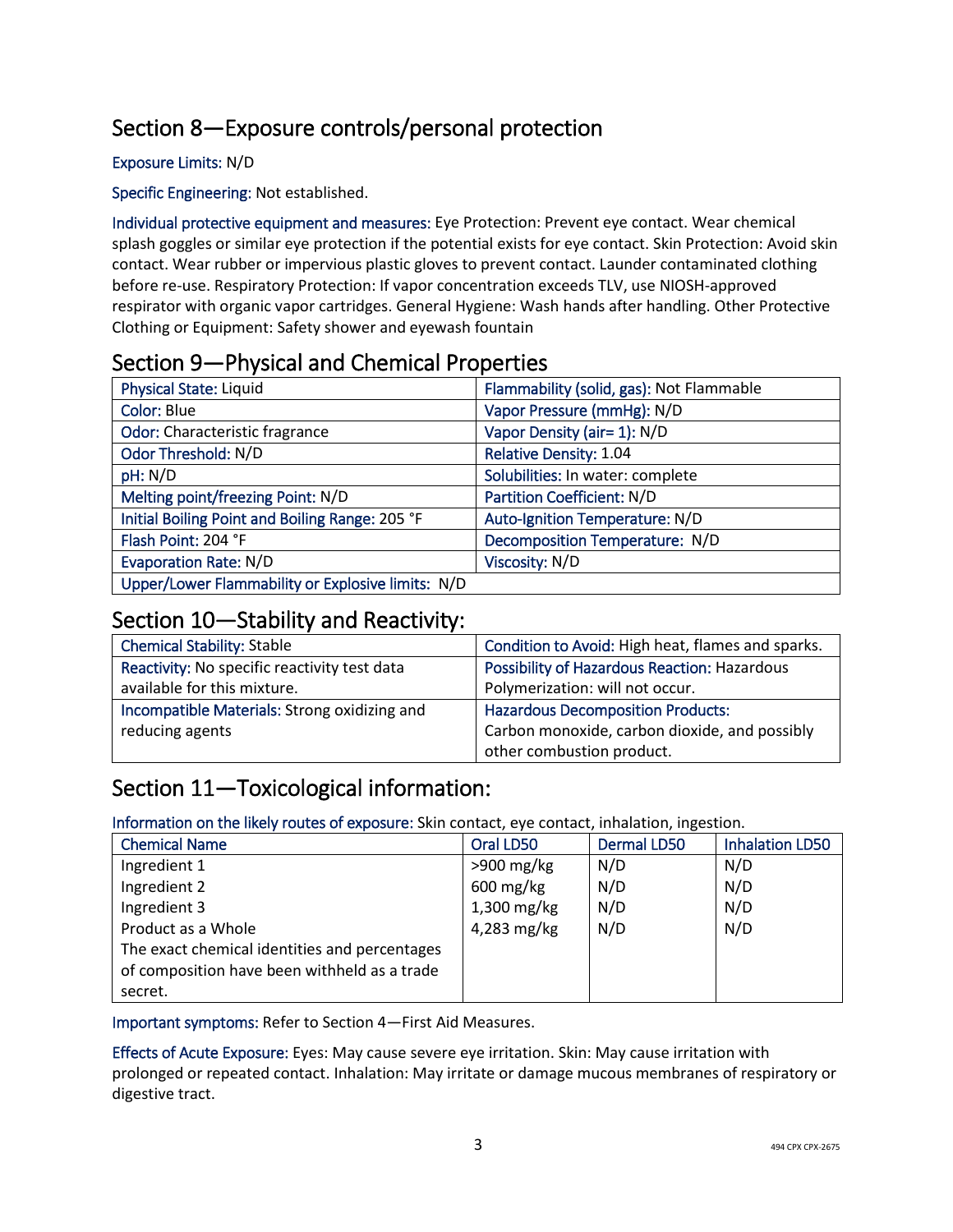### Effects of Chronic Exposure: N/D

Carcinogenicity: IARC: No component of this product present at levels greater than or equal to 0.1% is identified as a carcinogen or potential carcinogen by ACGIH.

ACGIH: No component of this product present at levels greater than or equal to 0.1% is identified as a carcinogen or potential carcinogen by ACGIH.

NTP: No component of this product present at levels greater than or equal to 0.1% is identified as a known or anticipated carcinogen by NTP.

OSHA: No component of this product present at levels greater than or equal to 0.1% is identified as a carcinogen or potential carcinogen by OSHA.

#### Other Data: N/D

### Section 12—Ecological Information:

Ecotoxicity: Harmful to aquatic life with long lasting effects.

Ingredient 1: Toxicity to fish LC50 - Pimephales promelas (fathead minnow) - 3.8 - 6.2 mg/l - 96 h, Toxicity to daphnia and other aquatic invertebrates LC50 - Daphnia magna (Water flea) - 9.3 - 21.4 mg/l - 48 h, Toxicity to bacteria IC50 - Bacteria - > 1,000 mg/l - 16 h.

Benzaldehyde: Toxicity to fish LC50 - Lepomis macrochirus - 1.07 mg/l - 96 h. Mortality LOEC - Pimephales promelas (fathead minnow) - 0.45 mg/l - 7 d. Mortality NOEC - Pimephales promelas (fathead minnow) - 0.22 mg/l - 7 d. LC50 - Leuciscus idus (Golden orfe) - 62 mg/l - 48 h.

Toxicity to daphnia and other aquatic invertebrates: EC50 - Daphnia magna (Water flea) - 50 mg/l - 24 h

| Persistence and degradability: N/D | Bioaccumulative Potential: N/D |
|------------------------------------|--------------------------------|
| Mobility in Soil: N/D              | Other Adverse Effects: N/D     |

### Section 13—Disposal Considerations

Waste Treatment Method: Avoid release to the environment. Collect spillage. DO NOT DUMP INTO ANY SEWERS, ON THE GROUND, OR INTO ANY BODY OF WATER. All disposal practices must be in compliance with all Federal, State/Provincial and local laws and regulations. Regulations may vary in different locations. Waste characterizations and compliance with applicable laws are the responsibility solely of the waste generator. FOR UNUSED & UNCONTAMINATED PRODUCT, the preferred options include sending to a licensed, permitted: Incinerator or other thermal destruction device. Waste water treatment system.

### Section 14—Transport Information

| UN number:                                                                  | UN proper shipping name:     |
|-----------------------------------------------------------------------------|------------------------------|
| Transport hazard class(es) :                                                | Packing group if applicable: |
| <b>Environmental hazards:</b>                                               | <b>Special precautions:</b>  |
| Transport in bulk (according to Annex II of MARPOL 73/78 and the IBC Code): |                              |

### Section 15—Regulatory information

SARA Title III Hazard Categories: No reported ingredients

### Section 16—Other Information

### Key to Abbreviations:

no info not determined, no information found N/D not determined, no information found